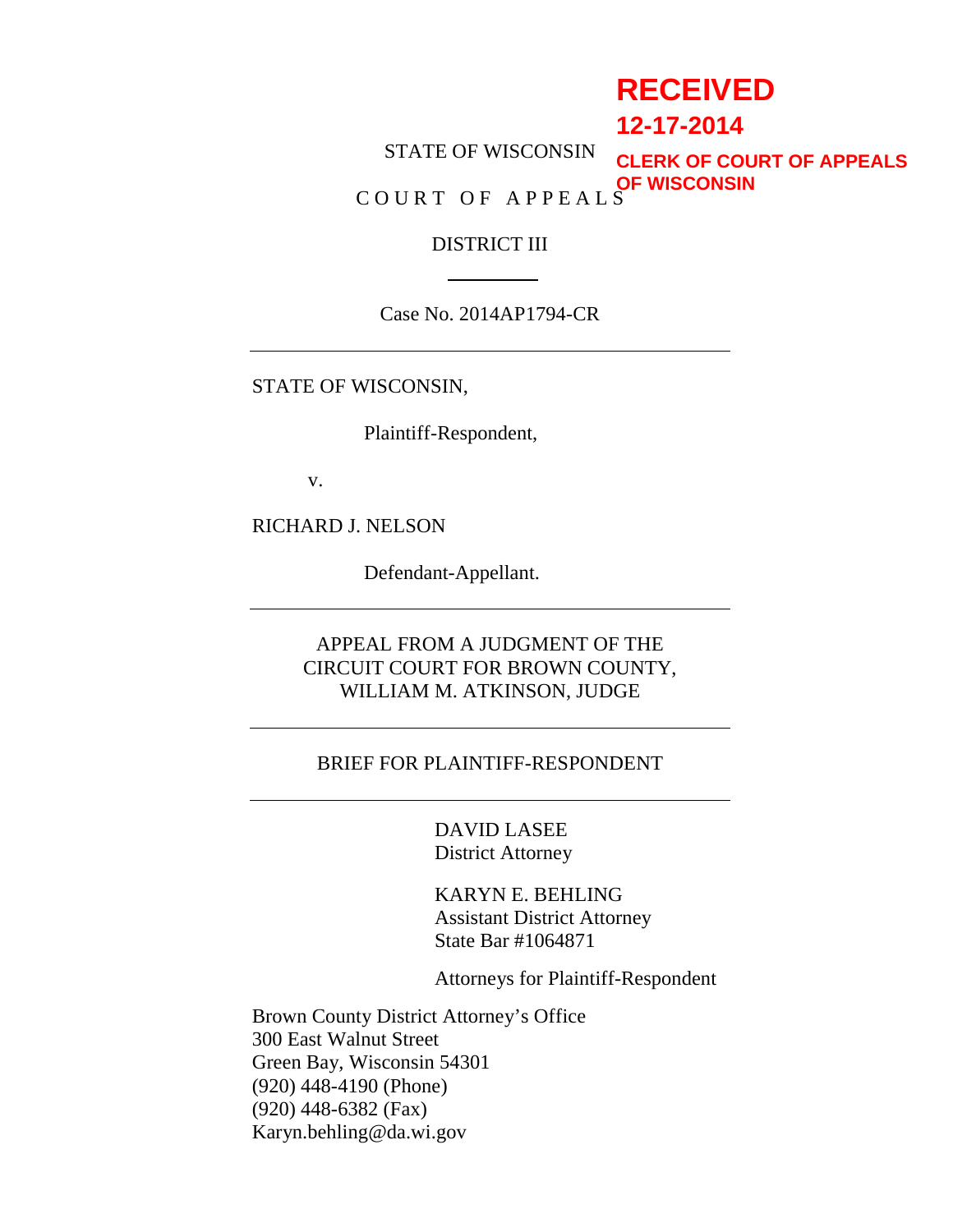## TABLE OF CONTENTS

| STATEMENT ON ORAL ARGUMENT AND                                                           |
|------------------------------------------------------------------------------------------|
|                                                                                          |
|                                                                                          |
|                                                                                          |
| THE CIRCUIT COURT PROPERLY<br>ORDERED MR. NELSON TO PAY<br>RESTITUTION TO THE VICTIM FOR |
|                                                                                          |
|                                                                                          |

## Cases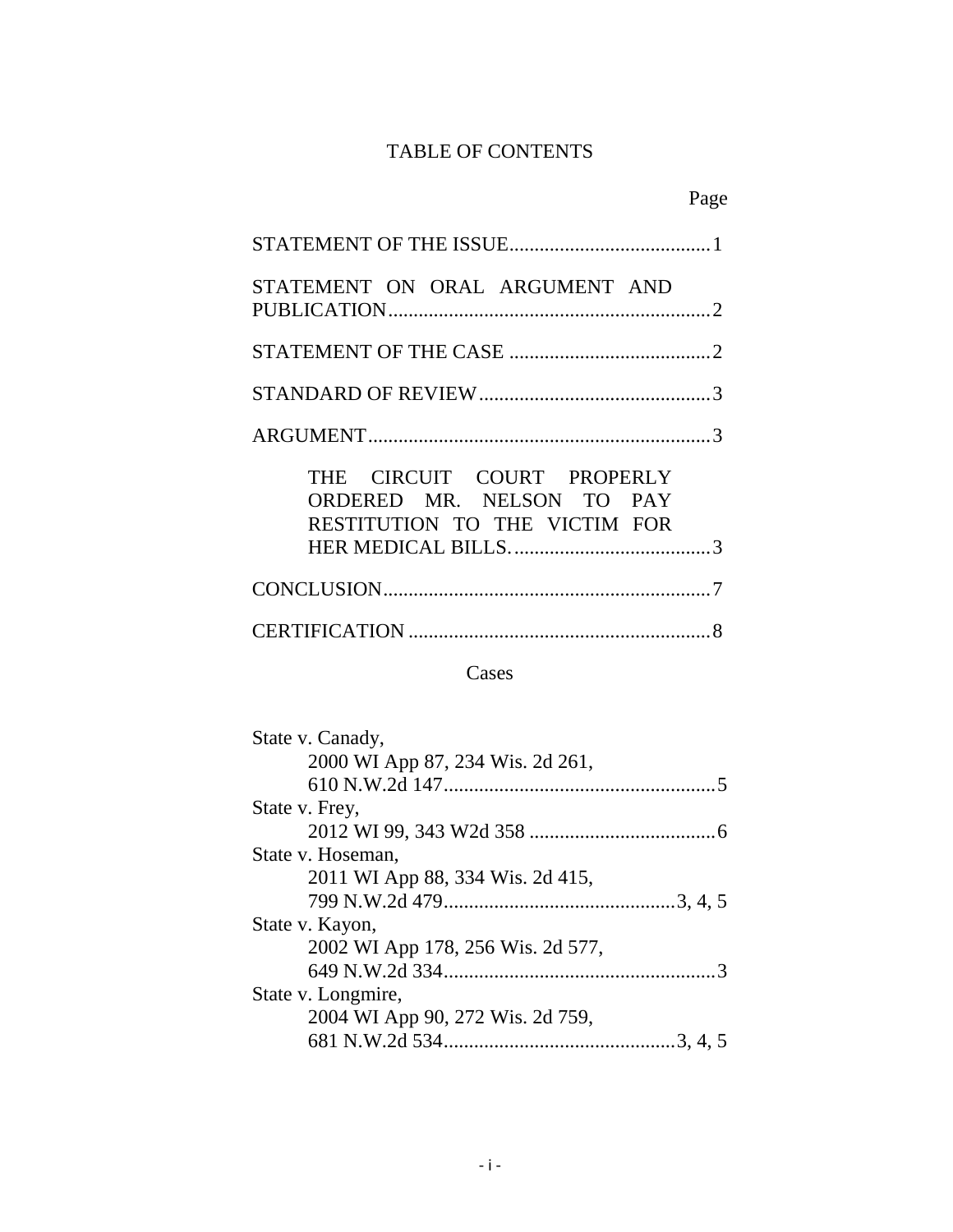| State v. Madlock,                    |
|--------------------------------------|
| 230 Wis. 2d 324,                     |
| 602 N.W.2d 104 (Ct. App. 1999) 4,5,6 |
| State v. Rash,                       |
| 2003 WI App 32, 260 Wis. 2d 369,     |
|                                      |
| State v. Von Loh,                    |
|                                      |

## Statutes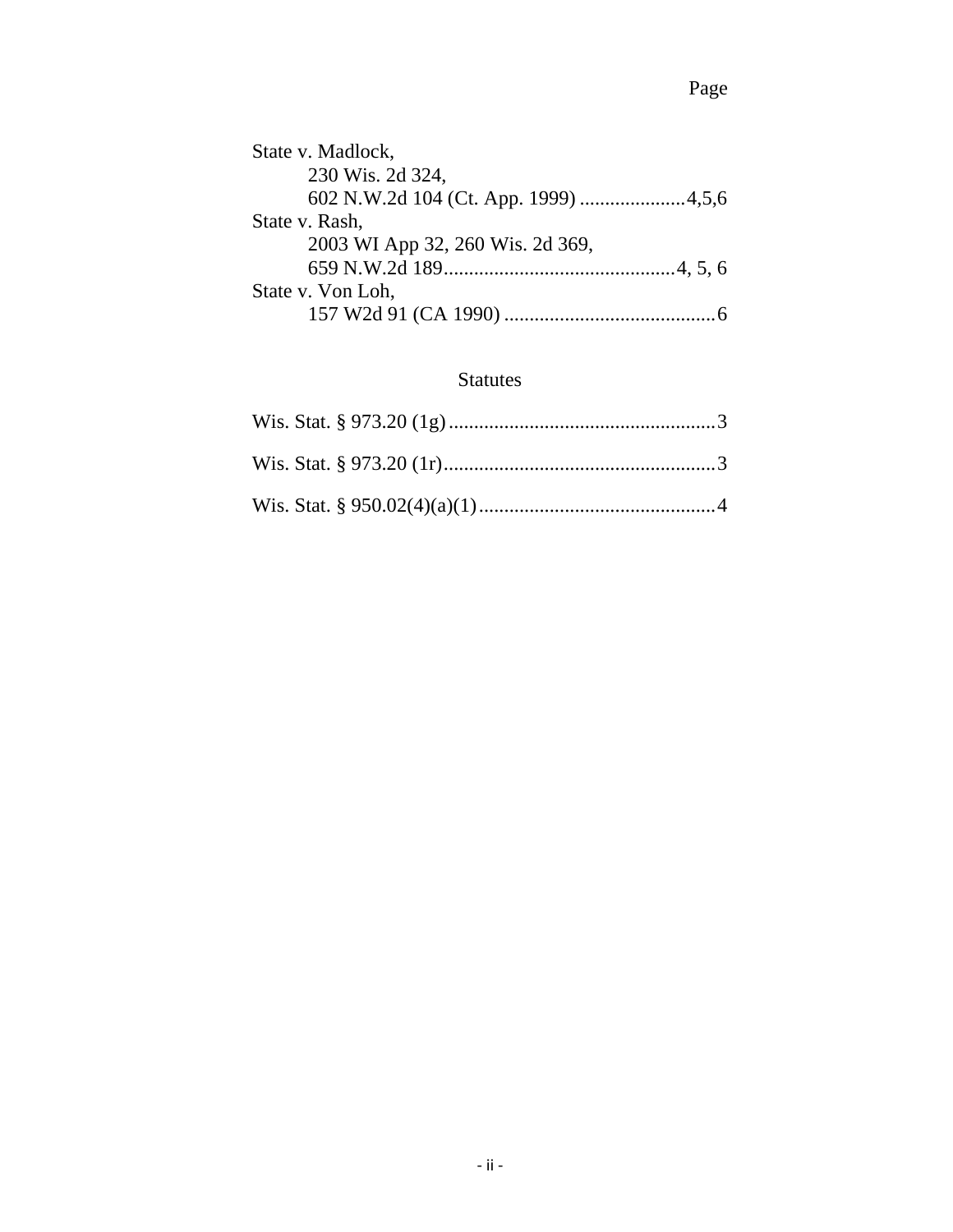#### STATE OF WISCONSIN

### COURT OF APPEALS

#### DISTRICT III

#### Case No. 2014AP1794-CR

#### STATE OF WISCONSIN,

Plaintiff-Respondent,

v.

RICHARD J. NELSON,

Defendant-Appellant.

## APPEAL FROM A JUDGMENT OF THE CIRCUIT COURT FOR BROWN COUNTY, WILLIAM M. ATKINSON, JUDGE

### BRIEF FOR PLAINTIFF-RESPONDENT

### **STATEMENT OF THE ISSUES**

Did the trial court have the authority to order Mr. Nelson to pay \$3,588.38 in restitution for the victim's medical bills, after being convicted of Disorderly Conduct and acquitted of Battery?

Trial Court Answered: Yes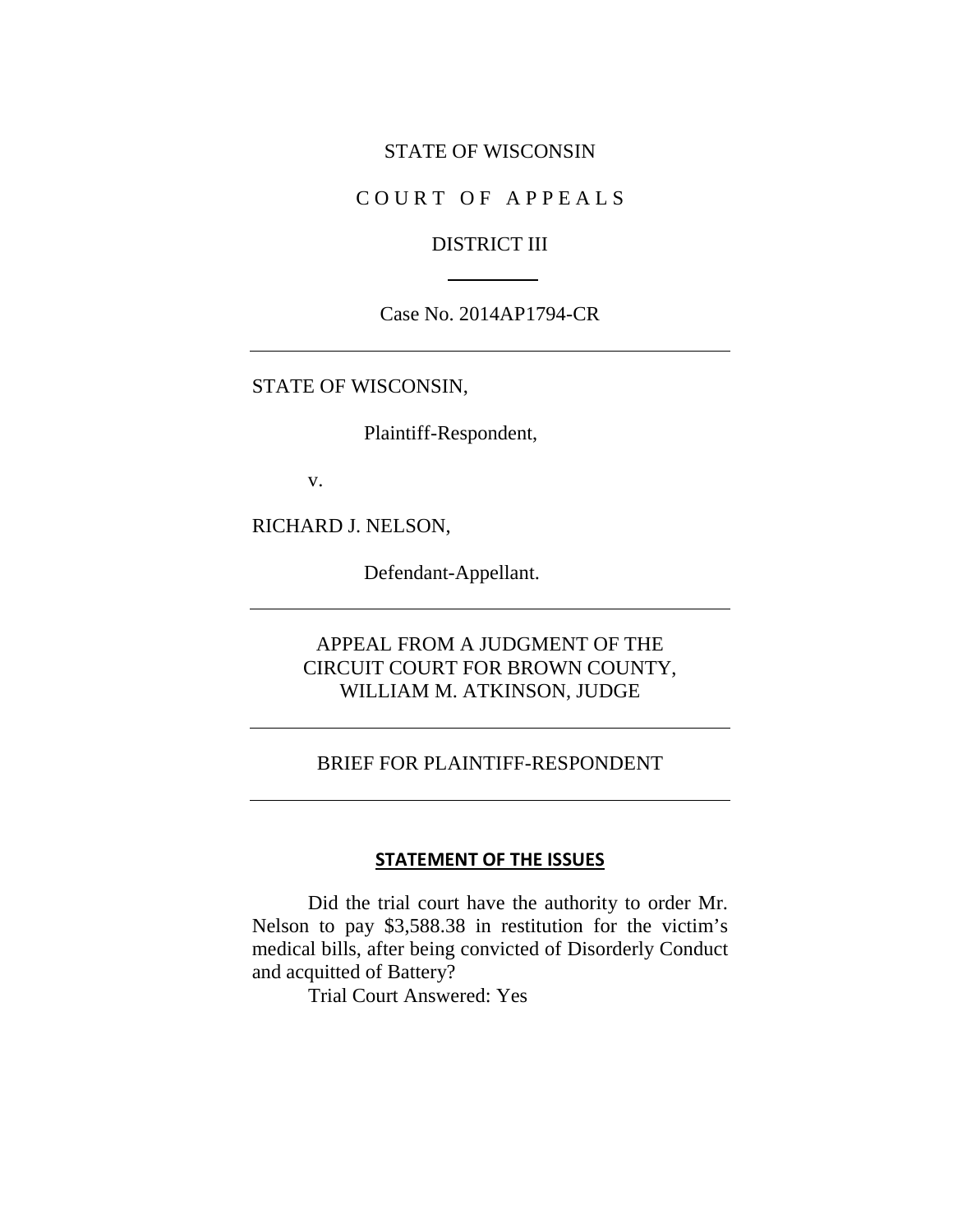#### **STATEMENT ON ORAL ARGUMENT AND PUBLICATION**

 There is no need for oral argument of this appeal because it would add nothing to the arguments in the briefs. The opinion should not be published because this case involves only the application of settled law to the facts of this case.

#### **STATEMENT OF THE CASE**

On January 2, 2013, Mr. Nelson was charged with two counts of battery, domestic abuse, and one count of disorderly conduct, domestic abuse. On October 30, 2013, there was a jury trial and Mr. Nelson was found not guilty on two counts of battery and guilty on one count of disorderly conduct. (R156). Nelson testified at the jury trial that he had been drinking (R88:2) and had woken up Cynthia B. (R89:15-16) and that she was aggravated (R90:6). Cynthia B. testified that Nelson woke her up by screaming her name (R39:19) and that she went outside on the balcony to smoke a cigarette (R41:13-14). When she was out on the balcony, Nelson came out there too and grabbed her by the jacket and turned her around and then he punched her in the face. (R41:19-25).

She further testified that Nelson held onto her jacket and pushed her over the balcony. (R42:20-21). Cynthia B. testified that her belly was against the balcony and her hands were on the railing and she could look down and see the ground. (R44:13-15). She then remembers being in the living room and being pushed down from behind, she stands up and he pushed her down again. (R45:16-20). She testified she had a concussion from being hit. (R49:18-25). And she seeked medical treatment at a hospital. The court sentenced Nelson on October 30, 2013, to 18 months of probation with conditions to include: 60 days in jail, a COMPAS evaluation and follow thru with any treatment, restitution in the amount of \$3,588.38 for medical bills, and court costs.

Mr. Nelson filed a motion for post-conviction relief on June 9, 2014, asking the trial court to vacate the restitution order for the medical bills. On July 8, 2014,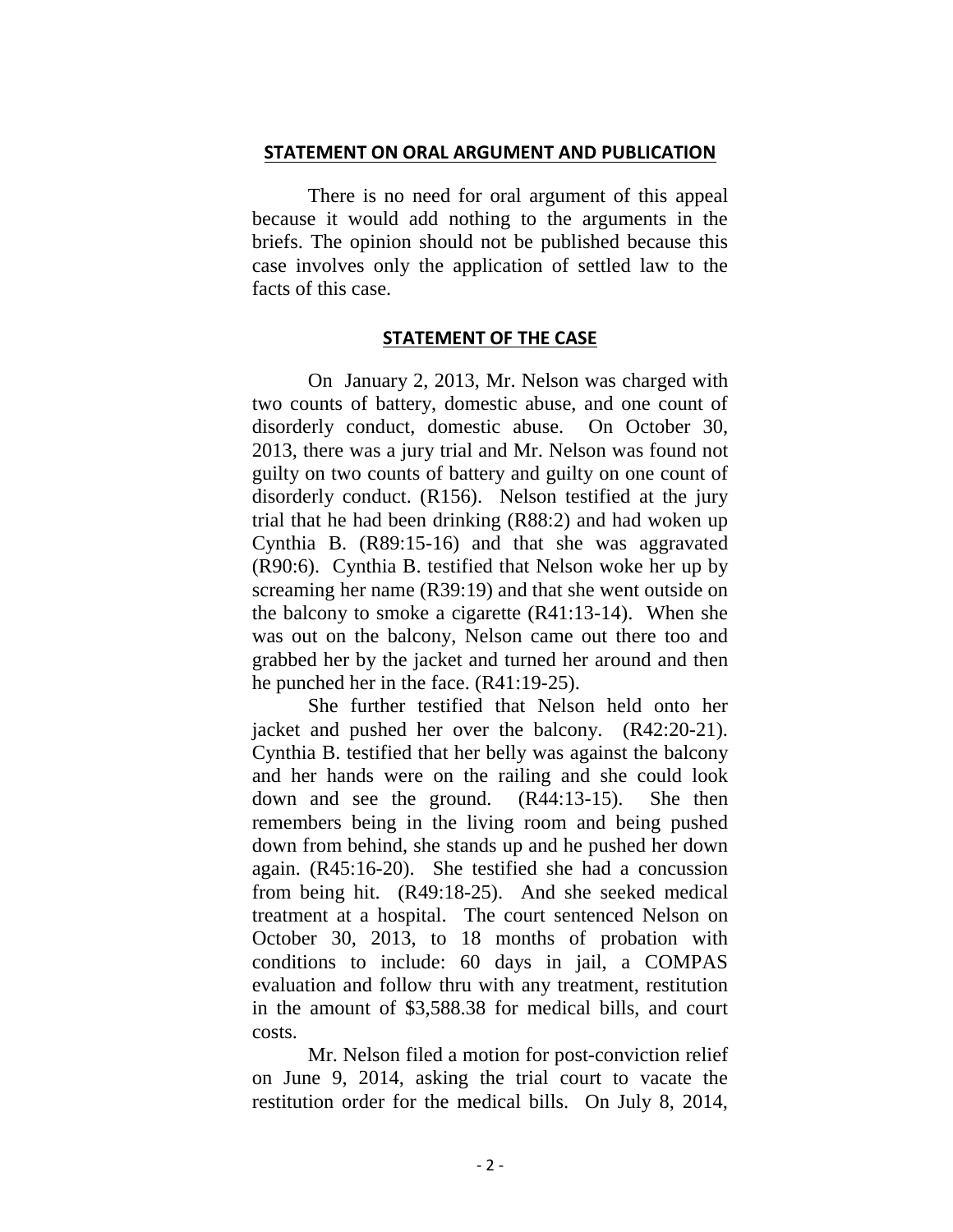the motion was heard before the trial court. The trial court denied Mr. Nelson's motion, but no written decision was issued. The State respectfully asks this Court to deny the appeal.

#### **STANDARD OF REVIEW**

Whether the trial court had the authority to order restitution given the facts before it is a question of law that this Court reviews *de novo*. *State v. Kayon*, 2002 WI App 178, ¶5, 256 Wis. 2d 577, 649 N.W.2d 334. Alternatively, "[w]hen there is no dispute whether the sentencing court had authority to order restitution in the first instance, this Court reviews the restitution order's terms for an erroneous exercise of discretion." *Id.* Because Mr. Nelson does not challenge the terms of the restitution order, but instead challenges whether the trial court had the authority to order restitution to the victim for her medical bills, this Court should review its decision *de novo*. *See id.*

#### **ARGUMENT**

## THE CIRCUIT COURT PROPERLY ORDERED MR. NELSON TO PAY RESTITUTION TO THE VICTIM FOR HER MEDICAL BILLS.

 A court must ordinarily order restitution for any crime considered at sentencing, including the crime for which the defendant was convicted and any read in offense. *State v. Longmire*, 2004 WI App 90, ¶ 11, 272 Wis. 2d 759, 681 N.W.2d 534; Wis. Stat. § 973.20(1g),  $(1r)$   $(2009-10)$ .

"Restitution is governed by WIS. STAT. § 973.20." *State v. Hoseman*, 2011 WI App 88, ¶14, 334 Wis. 2d 415, 799 N.W.2d 479. Section 973.20(1r) provides that the trial court "shall order the defendant to make full or partial restitution … to any victim of a crime considered at sentencing." The phrase "a crime considered at sentencing" is defined as "any crime for which the defendant was convicted and any read-in crime." Section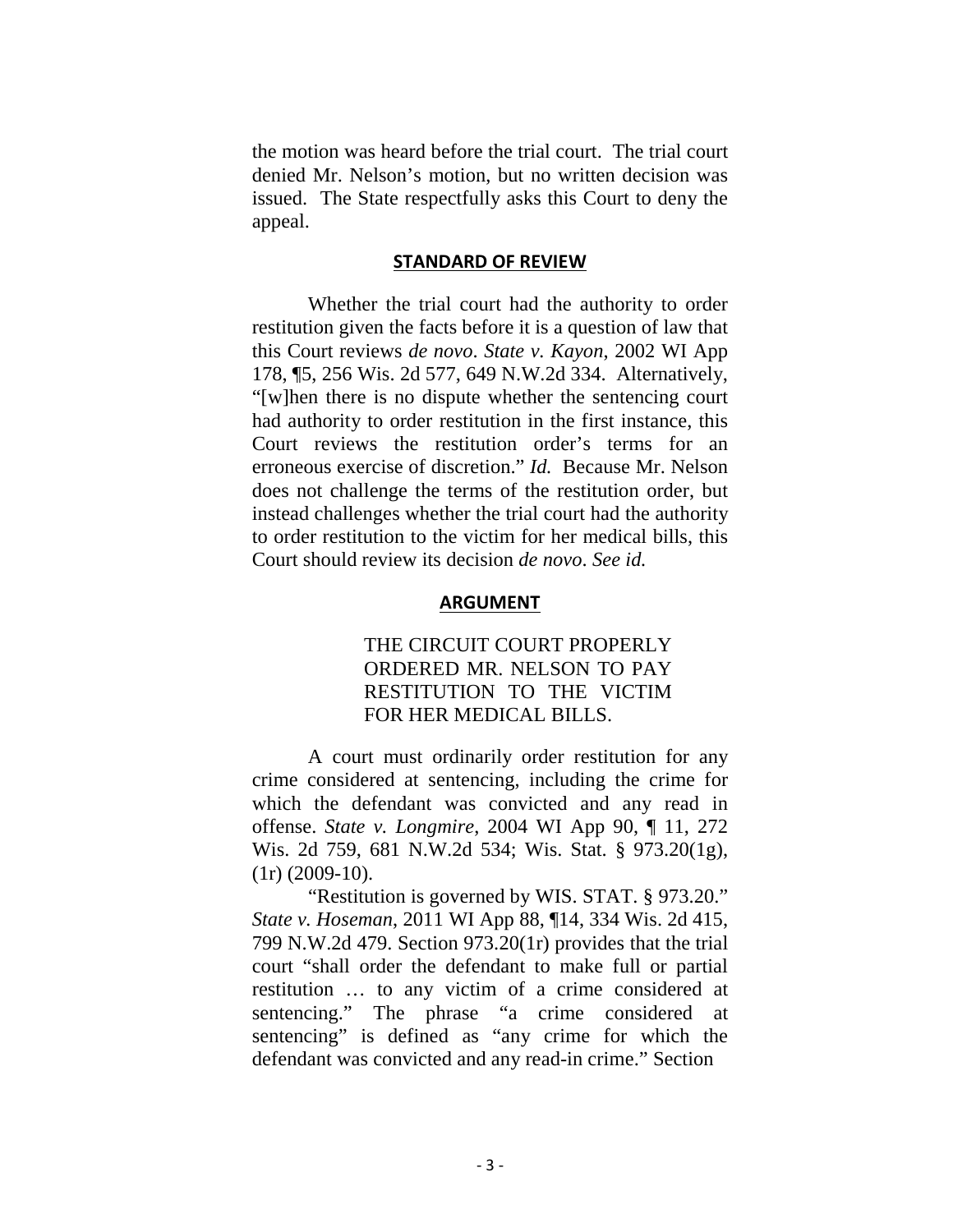$973.20(1g)(a)$ . "[T]he restitution statute does not define the term 'victim,'" *see Hoseman*, 334 Wis. 2d 415, ¶15; however, WIS. STAT.  $\S$  950.02(4)(a)1., a related statute, provides that "victim" means "[a] person against whom a crime has been committed," *see also Hoseman*, 334 Wis. 2d 415, ¶15.

 The court is not limited to ordering restitution on the basis of just those facts that support the elements of the specific charge, but may consider all facts and reasonable inferences concerning the defendant's activity relating to the crimes considered. *Longmire*, 272 Wis. 2d 759, ¶ 13; *State v. Rash*, 2003 WI App 32, ¶ 8, 260 Wis. 2d 369, 659 N.W.2d 189.

 In determining whether the trial court had the authority to order restitution given the facts before it, this Court should apply a two-part test. *See Hoseman*, 334 Wis. 2d 415, ¶16. Under the first part of the test, the restitution claimant must be a "direct victim" of the crime. *Id.* Under the second part, there must be a causal connection or nexus between the defendant's conduct and the harm suffered by the victim. *See id.* In proving causation, the defendant's actions must be "'the precipitating cause of the injury'" and the harm must have resulted from "'the natural consequences'" of the defendant's actions. *State v. Madlock*, 230 Wis. 2d 324, 333, 602 N.W.2d 104 (Ct. App. 1999) (citation omitted).

The restitution statute is victim oriented. This Court is to construe the restitution statute "broadly and liberally in order to allow victims to recover their losses as a result of a defendant's criminal conduct." *See id.* at 332 (citation omitted).

Mr. Nelson does not dispute that Cynthia B. was a direct victim, Mr. Nelson instead argues that there is not a causal connection between the crime for which he was convicted and the restitution that was ordered. The State disagrees.

There absolutely was a connection between the medical expenses ordered as restitution and the crime committed. While Mr. Nelson contends that there is no direct evidence linking him to the injuries sustained because he was acquitted of the battery counts, that is not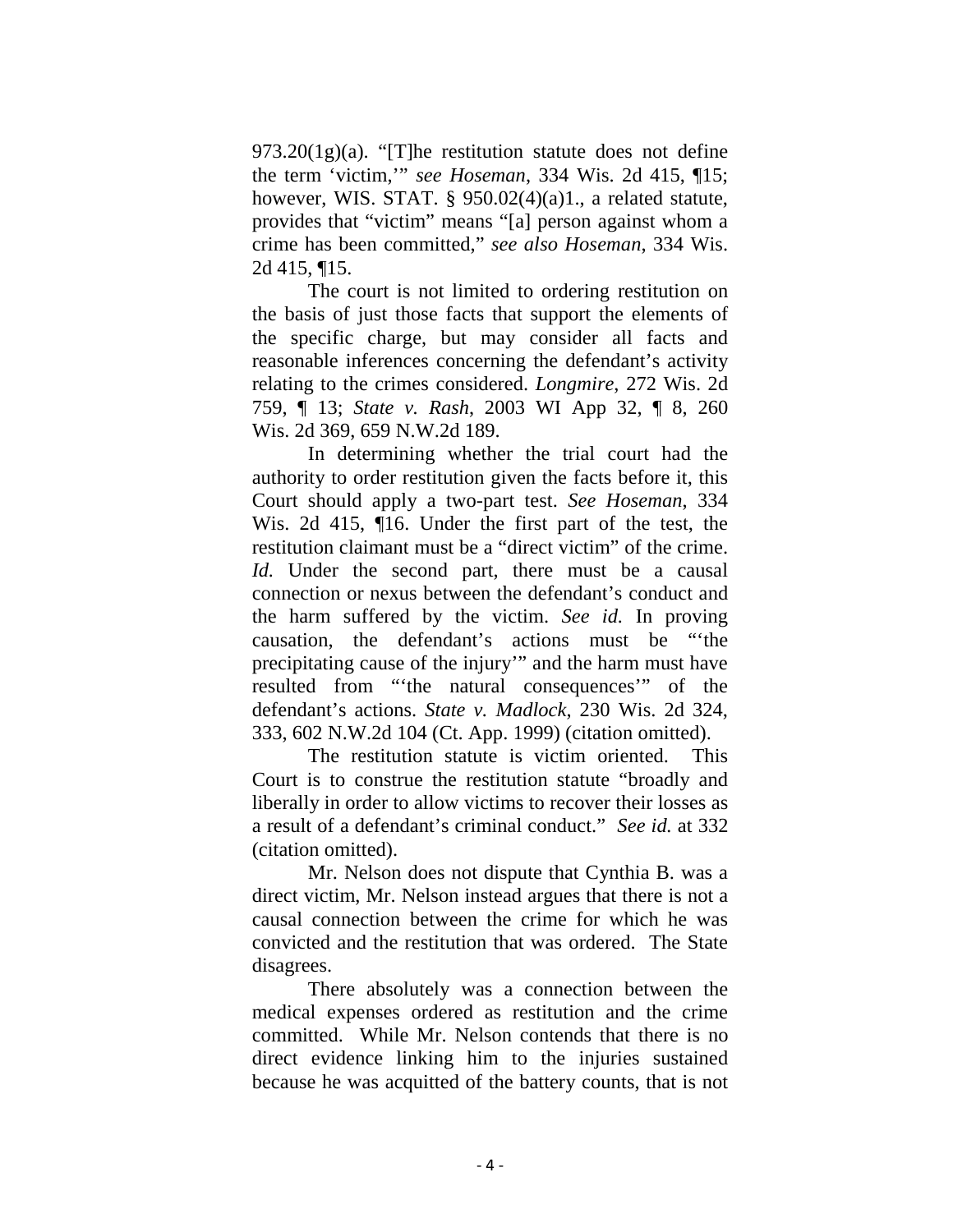the basis of this Court's inquiry. Rather, this Court looks at whether the defendant's actions were the "precipitating cause of the injury," and whether the harm resulted from the "natural consequences: of the defendant's actions. *See Madlock*, 230 Wis. 2d at 333 (citation omitted).

Before restitution can be ordered there must be a causal nexus between the crime considered at sentencing and the damage done to the victim. *Rash*, 260 Wis. 2d 369, ¶ 6; *State v. Canady*, 2000 WI App 87, ¶ 9, 234 Wis. 2d 261, 610 N.W.2d 147. The defendant's actions must be the precipitating cause of the injury, and the harm must have resulted as a natural consequence of those actions. *Rash*, 260 Wis. 2d 369, ¶ 6; *Canady*, 234 Wis. 2d 261, ¶ 9.

 But the defendant need not have directly caused the damage, or have intended or expected to cause the damage, or even have been aware of the damage, as long as his actions were a substantial factor in causing it. *Longmire*, 272 Wis. 2d 759, ¶ 13; *Rash*, 260 Wis. 2d 369, ¶¶ 7, 8; *Canady*, 234 Wis. 2d 261, ¶¶ 9, 12. It is enough if the defendant's criminal acts set into motion events that resulted in the damage or injury. *Hoseman*, 334 Wis. 2d 415, ¶ 26; *Longmire*, 272 Wis. 2d 759, ¶ 13; *Rash*, 260 Wis. 2d 369, ¶ 7.

In this case, Mr. Nelson's actions were a precipitating cause of the medical bills; had the defendant not committed a disorderly conduct then there would have been no injuries and the victim would not have had to go to the hospital.

Restitution was properly ordered for the medical bills associated with the disorderly conduct for which the defendant, Mr. Nelson, was convicted. This Court cannot distinguish which facts the jury applied to the Disorderly Conduct conviction. The trial court appropriately considered all facts that were solicited at the jury trial in determining restitution in this matter. Judge Atkinson stated that Mr. Nelson was convicted of a crime and as a result the victim incurred hospital expenses. (R163:5-7). Judge Atkinson made a finding regarding restitution stating that this case was a domestic abuse and the result was the victim going to the hospital and sustaining medical costs of \$3,588.38. The testimony was that there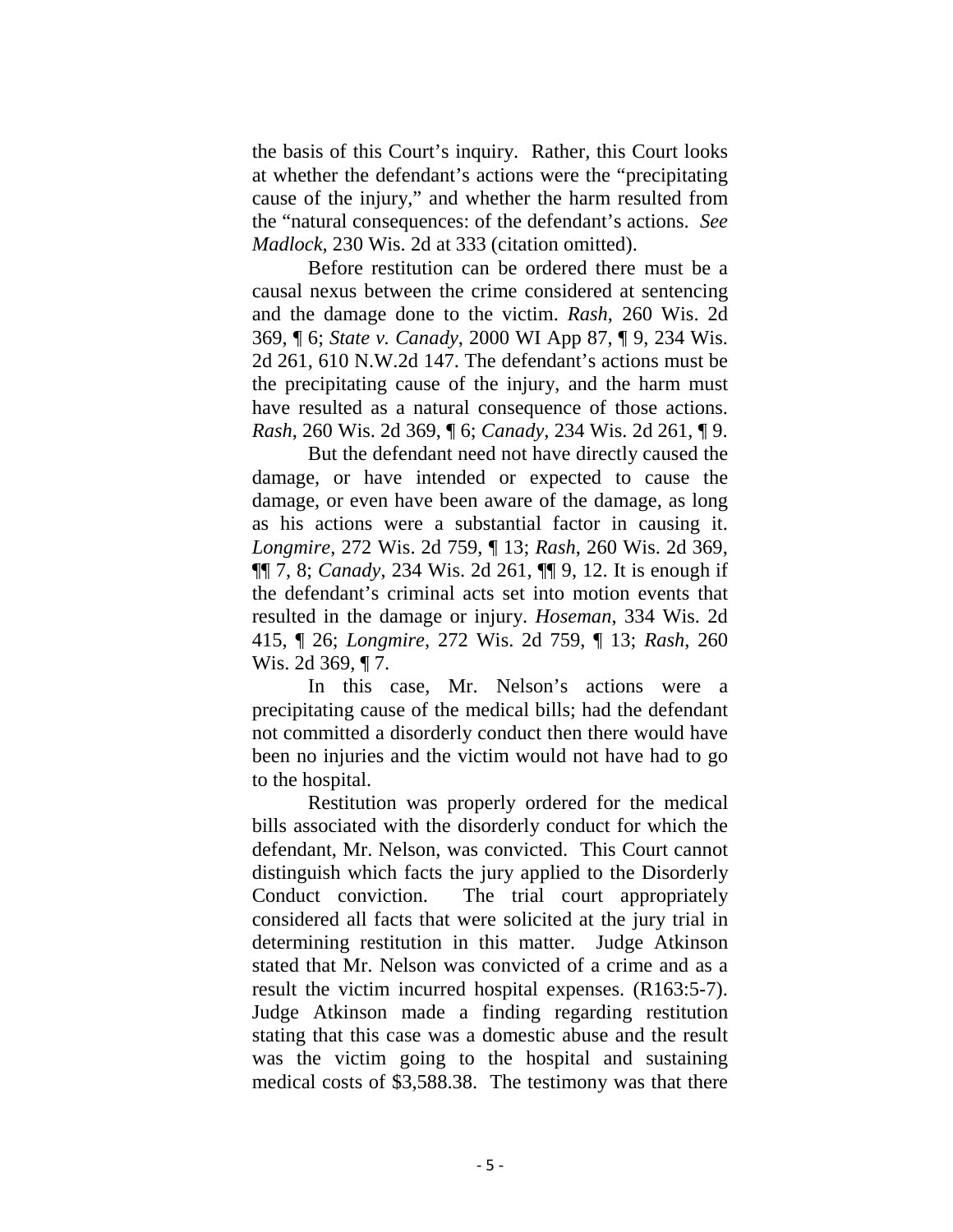was abusive behavior towards the victim, and that the jurors in the case decided that Mr. Nelson was clearly the aggressor and that he met the elements of disorderly conduct which include abusive behavior and that abusive behavior resulted in the victim going to the hospital and incurring those medical bills. (R165-166:5-25,1).

 There is no evidence that the injuries were caused at some other time, or that the injuries were caused by some other person. Instead, the evidence showed that the injuries were caused due to the disorderly conduct that the defendant was convicted of committing. It was the disorderly conduct that set into motion the events that resulted in the injury to Cynthia B. and subsequent hospital visit.

 We cannot guess what facts the jury used to determine the guilt as to the Disorderly Conduct. Disorderly Conduct encompasses all types of behavior as the standard WI-JI 1900 states: the conduct can be violent, abusive, indecent, profane, boisterous, unreasonably loud, or otherwise disorderly. Just because Mr. Nelson was acquitted of battery does not mean that certain facts solicited at trial should be excluded at sentencing.

 At sentencing it is the court's responsibility to consider all relevant sentencing factors including dismissed, uncharged, or unproven offenses or facts underlying expunged offenses, and including conduct for which the Defendant was acquitted, if relevant. *State v. Frey,* 2012 WI 99, 343 W2d 358; *State v. Von Loh*, 157 W2d 91 (CA 1990). In this case the conduct for which Nelson was acquitted was most certainly relevant for the Judge to consider at sentencing. The facts of the acquitted and convicted offenses are so interwoven that they cannot possibly be separated. It can reasonably be inferred that Mr. Nelson's crime was a substantial factor in the injuries suffered by Cynthia B. which resulted in her medical bills.

 The trial court properly exercised its discretion when ordering the restitution because a causal link was established when the defendant's criminal act set into motion the events that led to the victim going to the hospital. *See Rash*, 260 Wis. 2d 369, ¶ 5. This Court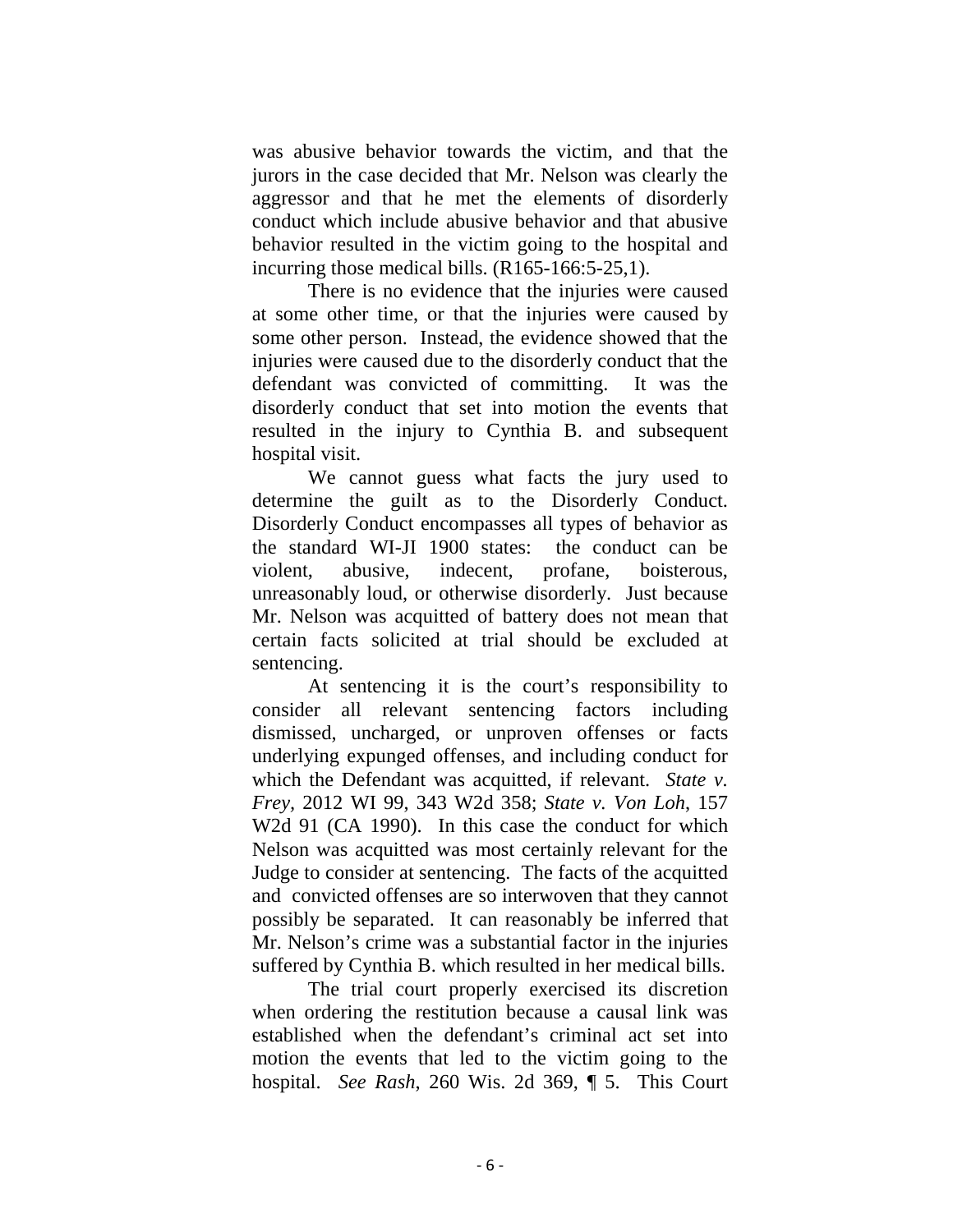should uphold the trial court's authority to order restitution in this case for the victim's medical bills.

### **CONCLUSION**

 It is therefore respectfully submitted that the judgment convicting Mr. Nelson of disorderly conduct, and the included order requiring him to pay restitution to the victim for her medical bills, should be affirmed.

Dated this 15th day of December, 2014.

 David Lasee District Attorney

/s/Karyn E. Behling

 KARYN E. BEHLING Assistant District Attorney State Bar #1064871

Attorneys for Plaintiff-Respondent

Brown County District Attorney's Office 300 East Walnut Street Green Bay, Wisconsin 54301 (920) 448-4190 (Phone) (920) 448-6382 (Fax) Karyn.behling@da.wi.gov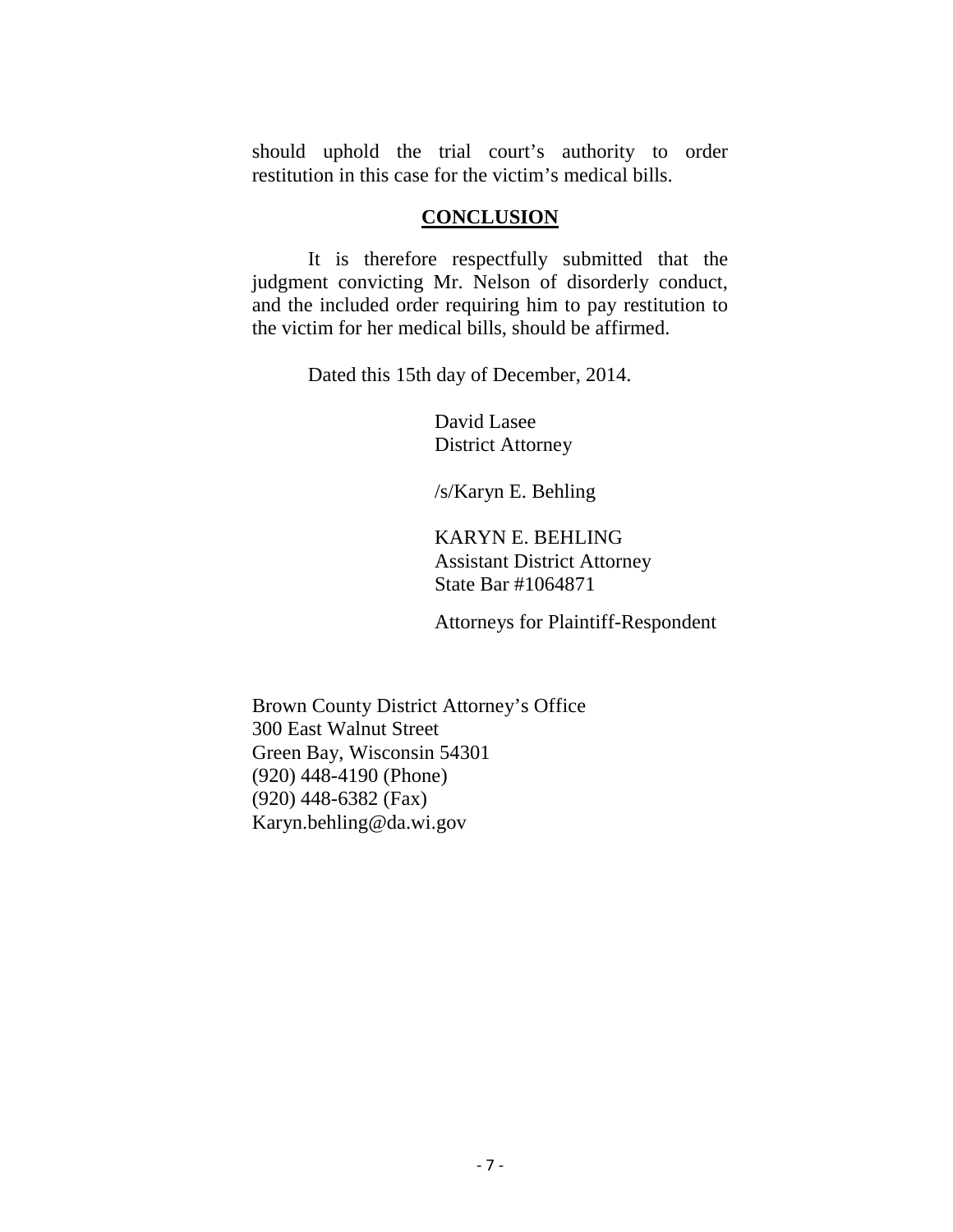### **CERTIFICATION**

 I hereby certify that this brief conforms to the rules contained in Wis. Stat. § 809.19(8)(b) and (c) for a brief produced with a proportional serif font. The length of this brief is 1,806 words.

 $\frac{1}{\sqrt{2\pi}}$  ,  $\frac{1}{\sqrt{2\pi}}$  ,  $\frac{1}{\sqrt{2\pi}}$  ,  $\frac{1}{\sqrt{2\pi}}$  ,  $\frac{1}{\sqrt{2\pi}}$  ,  $\frac{1}{\sqrt{2\pi}}$  ,  $\frac{1}{\sqrt{2\pi}}$  ,  $\frac{1}{\sqrt{2\pi}}$  ,  $\frac{1}{\sqrt{2\pi}}$  ,  $\frac{1}{\sqrt{2\pi}}$  ,  $\frac{1}{\sqrt{2\pi}}$  ,  $\frac{1}{\sqrt{2\pi}}$  ,  $\frac{1}{\sqrt{2\pi}}$  ,

Dated this 15th day of December, 2014.

/s/Karyn E. Behling

 Karyn E. Behling Assistant District Attorney